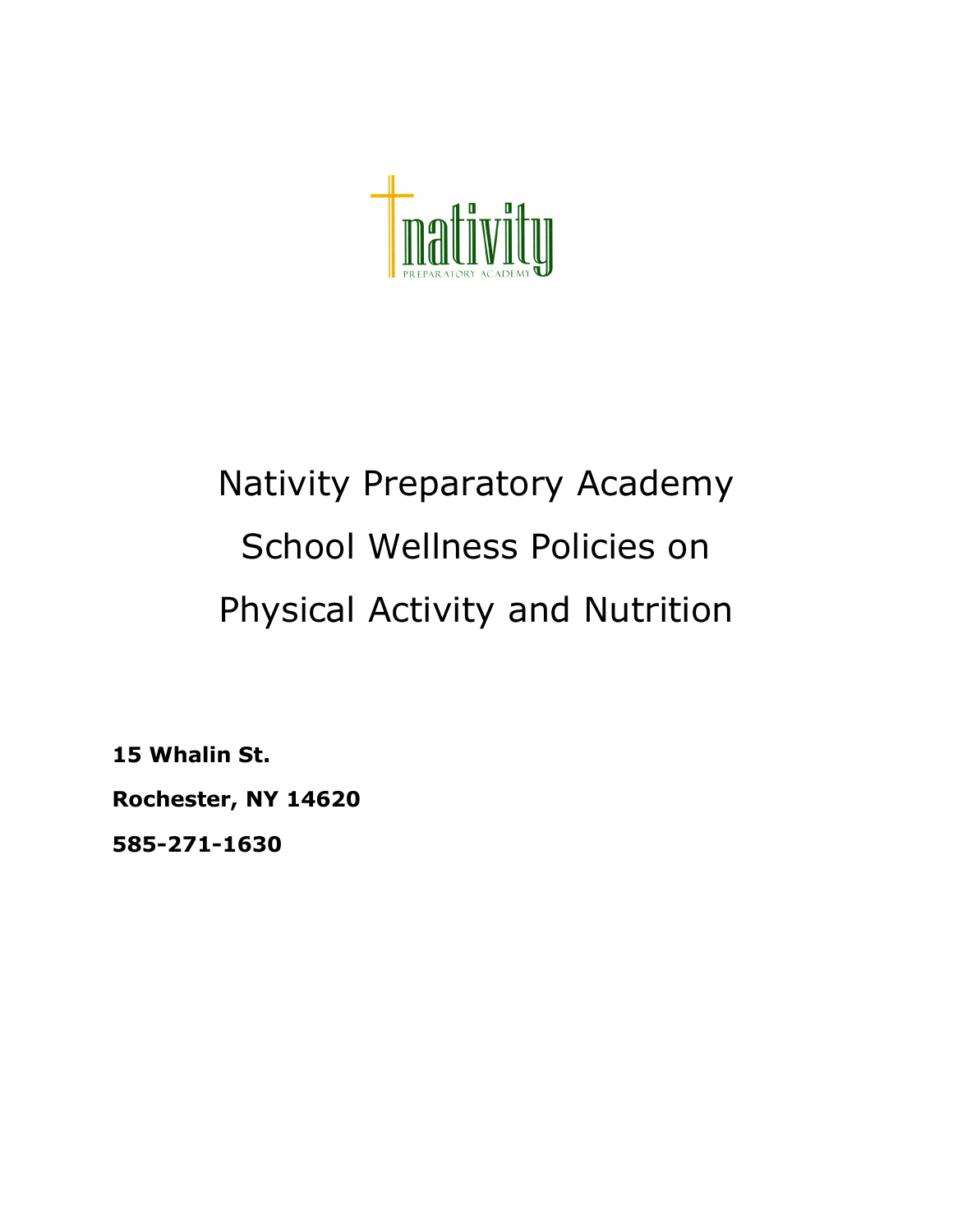## **September 2021**

### **Preamble**

Whereas, children need access to healthful foods and opportunities to be physically active in order to grow, learn, and thrive;

Whereas, good health fosters student attendance and education;

Whereas, obesity rates have doubled in children and tripled in adolescents over the last two decades, and physical inactivity and excessive calorie intake are the predominant causes of obesity;

Whereas, heart disease, cancer, stroke, and diabetes are responsible for two-thirds of deaths in the United States, and major risk factors for those diseases, including unhealthy eating habits, physical inactivity, and obesity, often are established in childhood;

Whereas, 33% of high school students do not participate in sufficient vigorous physical activity and 72% of high school students do not attend daily physical education classes;

Whereas, only 2% of children (2 to 19 years) eat a healthy diet consistent with the five main recommendations from the Food Guide Pyramid;

Whereas, nationally, the items most commonly sold from school vending machines, school stores, and snack bars include low-nutrition foods and beverages, such as soda, sports drinks, imitation fruit juices, chips, candy, cookies, and snack cakes;

Whereas, school districts around the country are facing significant fiscal and scheduling constraints; and

Whereas, community participation is essential to the development and implementation of successful school wellness policies;

Thus, Nativity Preparatory Academy is committed to providing a school environment that promotes and protects children's health, well-being, and ability to learn by supporting healthy eating and physical activity. Therefore, it is the policy of the Nativity Preparatory Academy that:

- The school will engage students, parents, teachers, food service professionals, health professionals, and other interested community members in developing, implementing, monitoring, and reviewing the schools nutrition and physical activity policies.
- All students in grades  $5<sup>th</sup>$  8<sup>th</sup> grade will have opportunities, support, and encouragement to be physically active on a regular basis.
- Foods and beverages sold or served at school will meet the nutrition recommendations of the *U.S. Dietary Guidelines for Americans*.
- Qualified child nutrition professionals will provide students with access to a variety of nutritious and appealing foods that meet the health and nutrition needs of students; will accommodate the religious, ethnic, and cultural diversity of the student body in meal planning; and will provide clean, safe, and pleasant settings and adequate time for students to eat.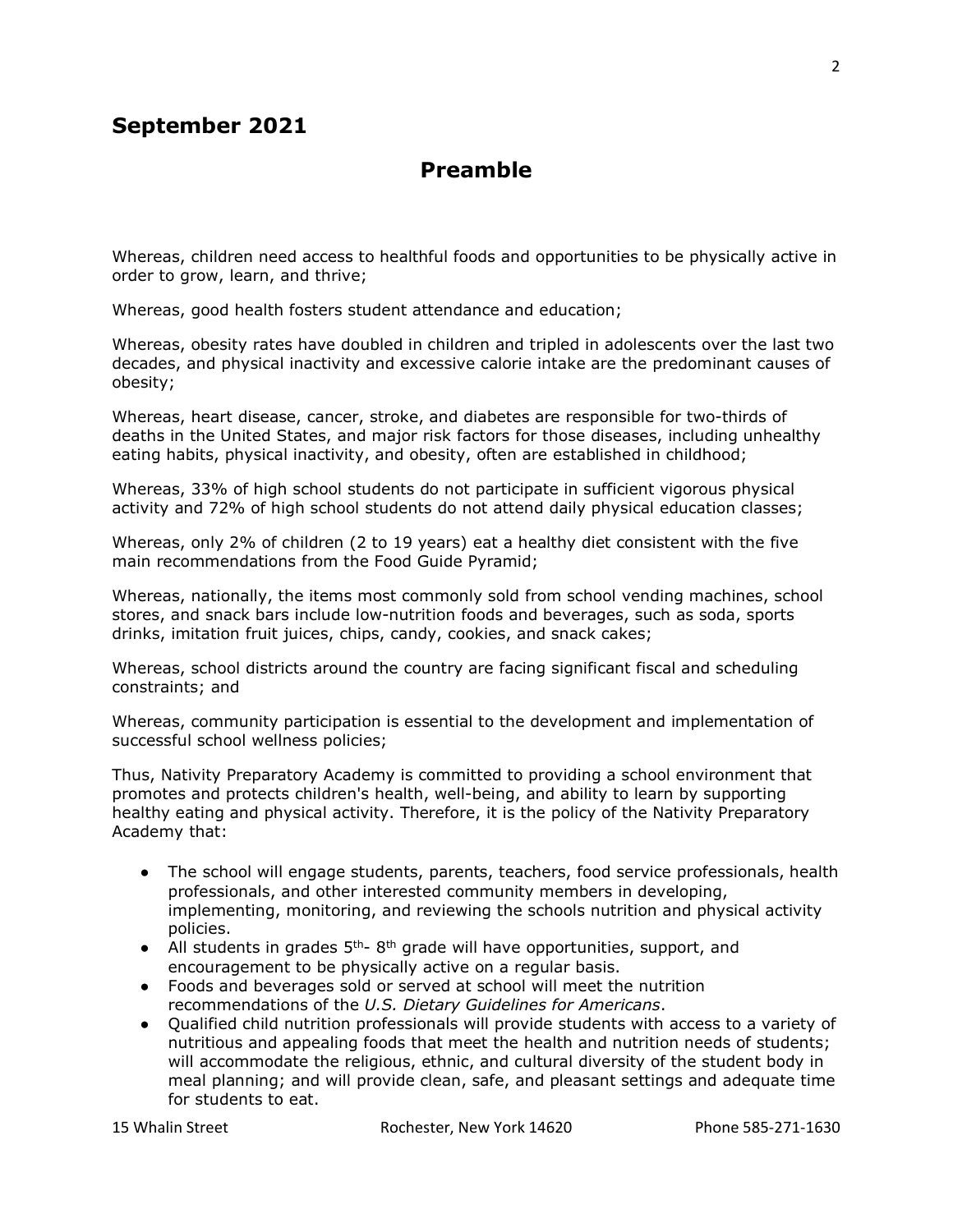- To the maximum extent practicable, Nativity Preparatory Academy will participate in available federal school meal programs (including the School Breakfast Program, National School Lunch Program [including after-school snacks], Summer Food Service Program, Fruit and Vegetable Snack Program, and Child and Adult Care Food Program [including suppers]).
- Nativity will provide nutrition education and physical education to foster lifelong habits of healthy eating and physical activity, and will establish linkages between health education and school meal programs, and with related community services.

#### **Non-Discrimination Statement**

In accordance with Federal civil rights law and U.S. Department of Agriculture (USDA) civil rights regulations and policies, the USDA, its Agencies, offices, and employees, and Nativity, an institution participating in or administering USDA programs, are prohibited from discriminating based on race, color, national origin, religion, sex, gender identity (including gender expression), sexual orientation, disability, age, marital status, family/parental status, income derived from a public assistance program, political beliefs, or reprisal or retaliation for prior civil rights activity, in any program or activity conducted or funded by USDA (not all bases apply to all programs). Remedies and complaint filing deadlines vary by program or incident.

Persons with disabilities who require alternative means of communication for program information (e.g., Braille, large print, audiotape, American Sign Language, etc.) should contact the responsible Agency or USDA's TARGET Center at (202) 720-2600 (voice and TTY) or contact USDA through the Federal Relay Service at (800) 877-8339. Additionally, program information may be made available in languages other than English.

To file a program discrimination complaint, complete the USDA Program Discrimination Complaint Form, AD-3027, found online at [How to File a Program Discrimination Complaint](https://www.usda.gov/oascr/how-to-file-a-program-discrimination-complaint) and at any USDA office or write a letter addressed to USDA and provide in the letter all of the information requested in the form. To request a copy of the complaint form, call (866) 632-9992. Submit your completed form or letter to USDA by: (1) mail: U.S. Department of Agriculture, Office of the Assistant Secretary for Civil Rights, 1400 Independence Avenue, SW, Washington, D.C. 20250-9410; (2) fax: (202) 690-7442; or (3) email: program.intake@usda.gov.

USDA is an equal opportunity provider, employer, and lender.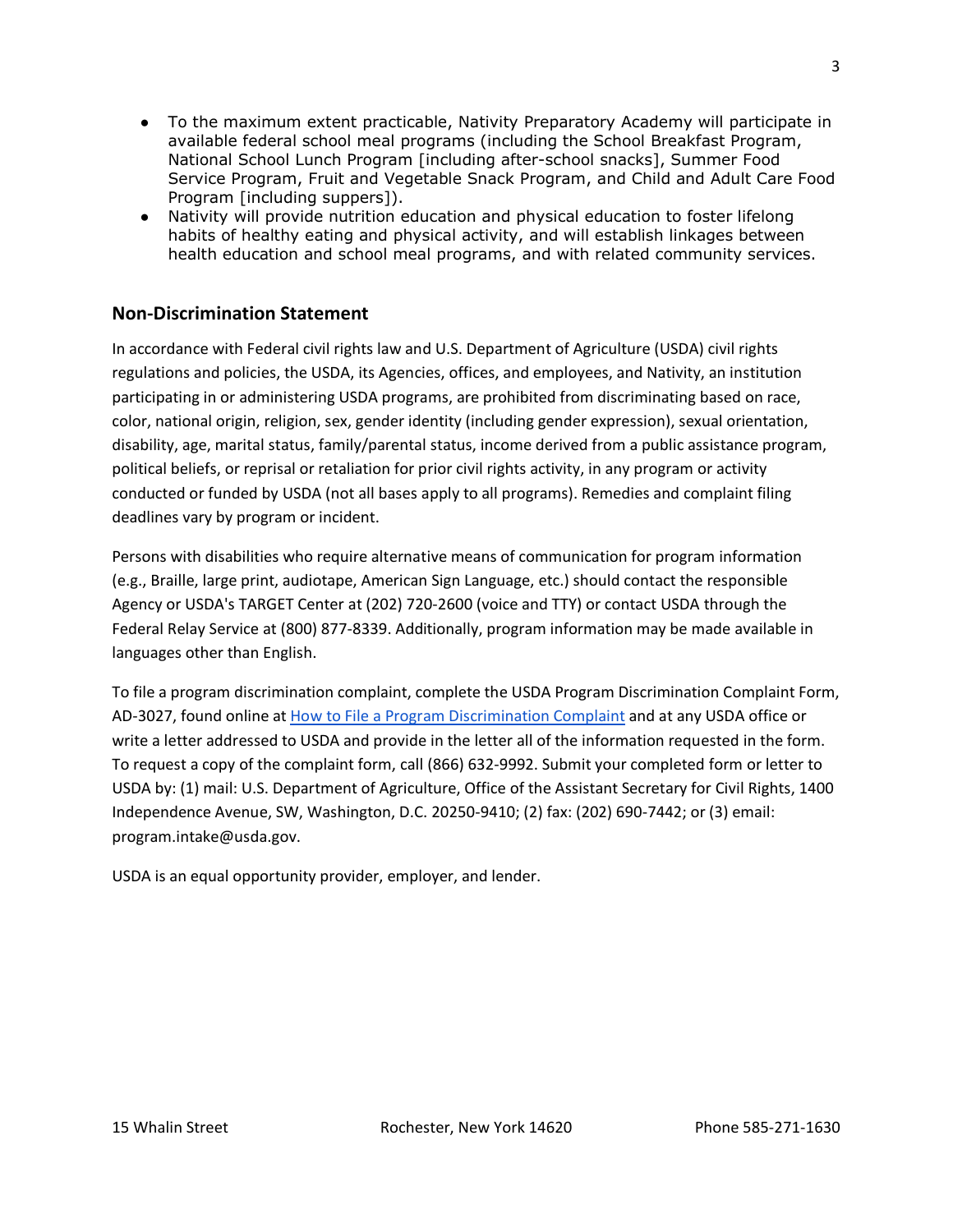# **School Health Committee**

Nativity Preparatory Academy will create a school health committee to develop, implement, monitor, review, and, as necessary, revise school nutrition and physical activity policies. The committee will be made up of parents, teachers, administrators and food service administrators as well as community nutrition advocates.

# **Nutritional Quality of Foods and Beverages Sold and Served**

#### **School Meals**

Meals served through the National School Lunch and Breakfast Programs in collaboration with Foodlink, meals at Nativity Preparatory will:

- be appealing and attractive to children;
- be served in clean and pleasant settings;
- meet, at a minimum, nutrition requirements established by local, state, and federal statutes and regulations;
- $\bullet$  offer a variety of fruits and vegetables;<sup>2</sup>
- serve only low-fat  $(1%)$  and fat-free milk<sup>3</sup> and nutritionally-equivalent non-dairy alternatives (to be defined by USDA); and
- $\bullet$  ensure that half of the served grains are whole grain.<sup>3,4</sup>

**Breakfast** To ensure that all children have breakfast, either at home or at school, in order to meet their nutritional needs and enhance their ability to learn:

- Nativity Prep will, to the extent possible, operate the School Breakfast Program.
- Nativity Prep will notify parents and students of the availability of the School Breakfast Program.
- Nativity Prep will encourage parents to provide a healthy breakfast for their children through take-home materials, and other means of communication.

**Free and Reduced-priced Meals** Nativity will make every effort to eliminate any social stigma attached to, and prevent the overt identification of, students who are eligible for free and reduced-price school meals5. Nativity Prep will provide meals at no charge to all children, regardless of income. Nativity Preparatory will require students to partake in the breakfast and lunch program which at his time is provided by Foodlink. Since nutritional, healthy choices can't be monitored successfully when lunches are brought from home, Nativity students will not be allowed to bring lunch.

#### **Meal Times and Scheduling** Nativity Preparatory Academy

- will provide students with at least 10 minutes to eat after sitting down for breakfast and 20 minutes after sitting down for lunch;
- should schedule meal periods at appropriate times, *e*.*g*., lunch should be scheduled between 11 a.m. and 1 p.m.;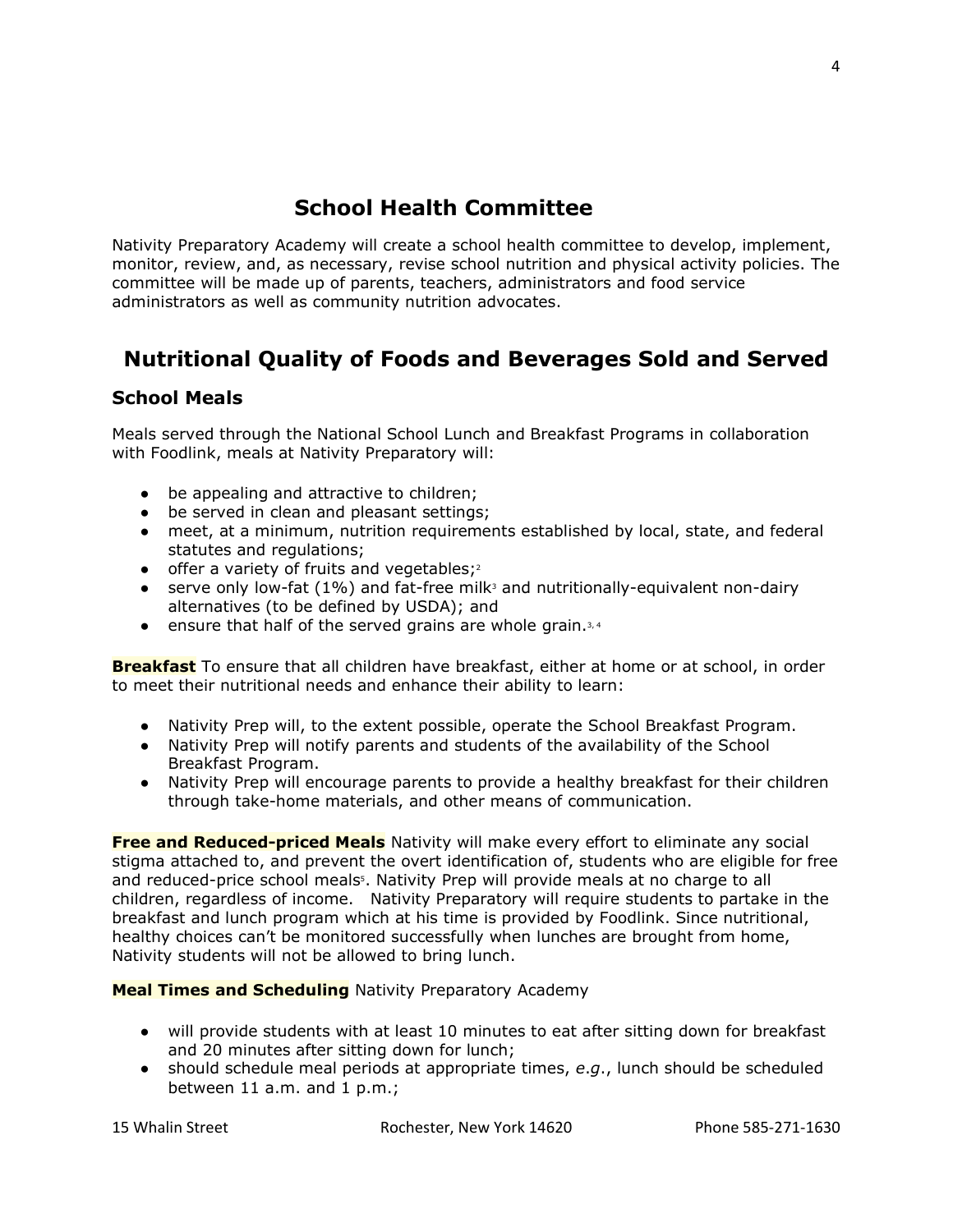- should not schedule tutoring, club, or organizational meetings or activities during mealtimes, unless students may eat during such activities;
- will provide students access to hand washing or hand sanitizing before they eat meals or snacks.
- Will provide students with access to water during breakfast, lunch, snack and other activities.

**Qualifications of the School Food Service Staff** Qualified nutrition professionals will administer Nativity Preparatory Academy school meal programs. As part of Nativity Preps responsibility to operate a food service program, we will provide continuing professional development for all nutrition professionals in schools. Staff development programs should include appropriate certification and/or training programs for child nutrition directors, school nutrition managers, and cafeteria workers, according to their levels of responsibility.

**Sharing of Foods and Beverages** Schools should discourage students from sharing their foods or beverages with one another during meal or snack times, given concerns about allergies and other restrictions on some children's diets.

**Snacks** Snacks served during the Nativity day or in after-school care or enrichment programs will make a positive contribution to children's diets and health, with an emphasis on serving fruits and vegetables as the primary snacks and water as the primary beverage. Nativity will assess if and when to offer snacks based on timing of meals, children's nutritional needs and other considerations.

● If eligible, schools that provide snacks through after-school programs will pursue receiving reimbursements through the National School Lunch Program.

**School Sponsored Events** Nativity Prep will be conscious of its responsibility to serve healthy, nutritional foods and beverages during school sponsored events as it is throughout the school day.

**Withholding Food Privileges** Nativity will not withhold food or beverages served through school meals, snacks or school sponsored events as a punishment.

## **Nutrition and Physical Activity Promotion and Food Marketing**

Nativity Preparatory Academy aims to teach, encourage, and support healthy eating by students. Schools should provide nutrition education and engage in nutrition promotion that:

- is offered at each grade level as part of a sequential, comprehensive, standardsbased program designed to provide students with the knowledge and skills necessary to promote and protect their health;
- is part of not only health education classes, but also classroom instruction in subjects such as math, science, language arts, social sciences, and elective subjects;
- includes enjoyable, developmentally-appropriate, culturally-relevant, participatory activities, such as contests, promotions, taste testing, farm visits, and school gardens;
- promotes fruits, vegetables, whole grain products, low-fat and fat-free dairy products, healthy food preparation methods, and health-enhancing nutrition practices;

5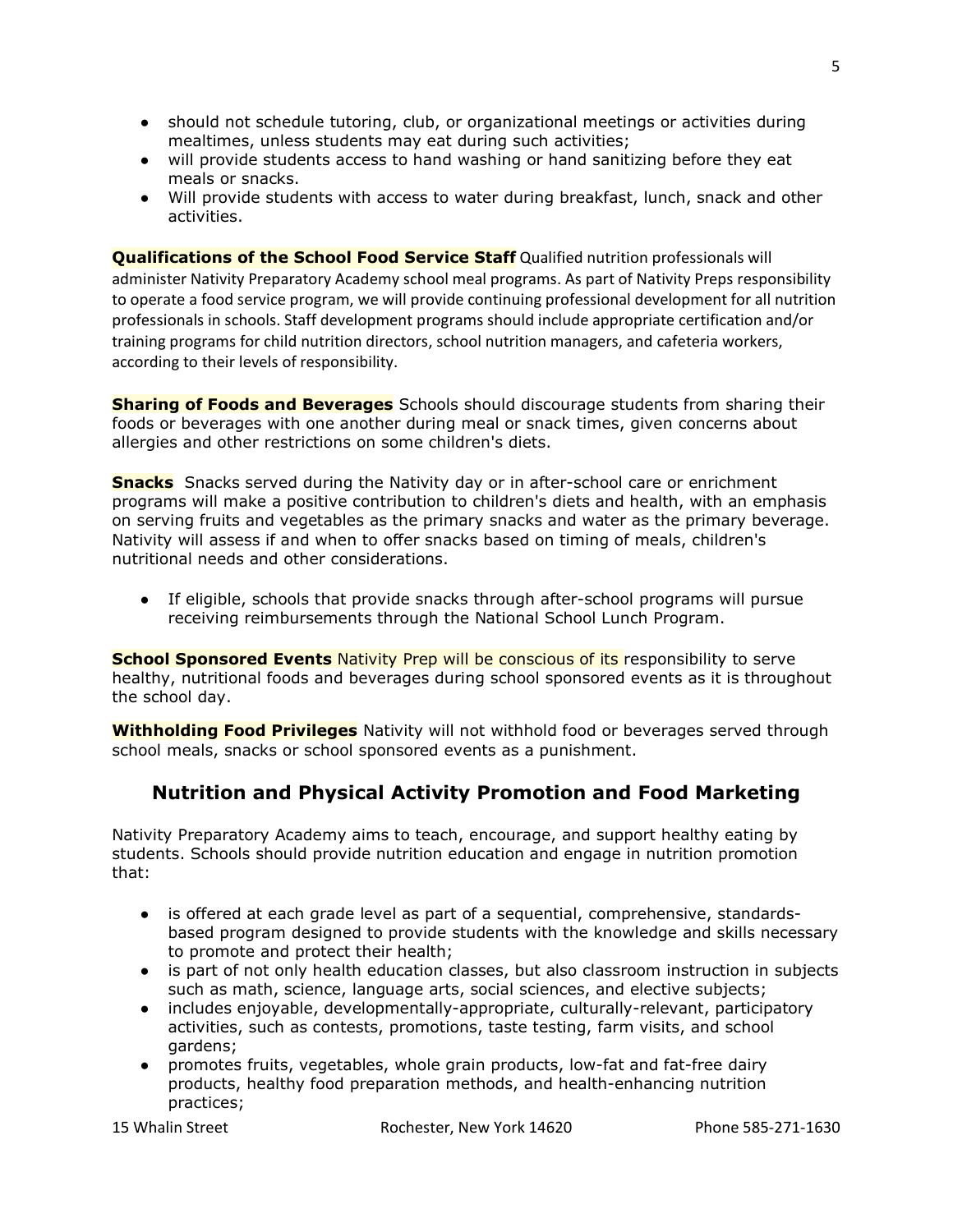- emphasizes caloric balance between food intake and energy expenditure (physical activity/exercise);
- links with school meal programs, other school foods, and nutrition-related community services;
- teaches media literacy with an emphasis on food marketing; and
- includes training for teachers and other staff.

**Integrating Physical Activity into the Classroom Setting** For students to receive the nationally-recommended amount of daily physical activity (*i*.*e*., at least 60 minutes per day) and for students to fully embrace regular physical activity as a personal behavior, students need opportunities for physical activity beyond physical education class. Toward that end:

- classroom health education will complement physical education by reinforcing the knowledge and self-management skills needed to maintain a physically-active lifestyle and to reduce time spent on sedentary activities, such as watching television;
- opportunities for physical activity will be incorporated into other subject lessons; and
- classroom teachers will provide short physical activity breaks between lessons or classes, as appropriate

**Communications with Parents** Nativity Preparatory Academy will offer healthy eating seminars for parents. The school will provide information about physical education and other school-based physical activity opportunities before, during, and after the school day; and support parents' efforts to provide their children with opportunities to be physically active outside of school. Such supports will include sharing information about physical activity and physical education through take-home materials and special events.

**Staff Wellness** Nativity Preparatory Academy highly values the health and well-being of every staff member and will plan and implement activities and policies that support personal efforts by staff to maintain a healthy lifestyle.

# **Physical Activity Opportunities and Physical Education**

**Physical Activity Opportunities at Nativity Preparatory** Nativity Preparatory Academy provides students with eighty minutes of physical education weekly plus another three hours of physical activity in their enrichment programs in which all students are required to participate.

## **Monitoring and Policy Review**

**Monitoring** The principal will ensure compliance with established school nutrition and physical activity wellness policies. School food service staff, at the school, will ensure compliance with nutrition policies within school food service areas and will report on this matter to the principal. In addition, the principal will report on the most recent USDA School Meals Initiative (SMI) review findings and any resulting changes.